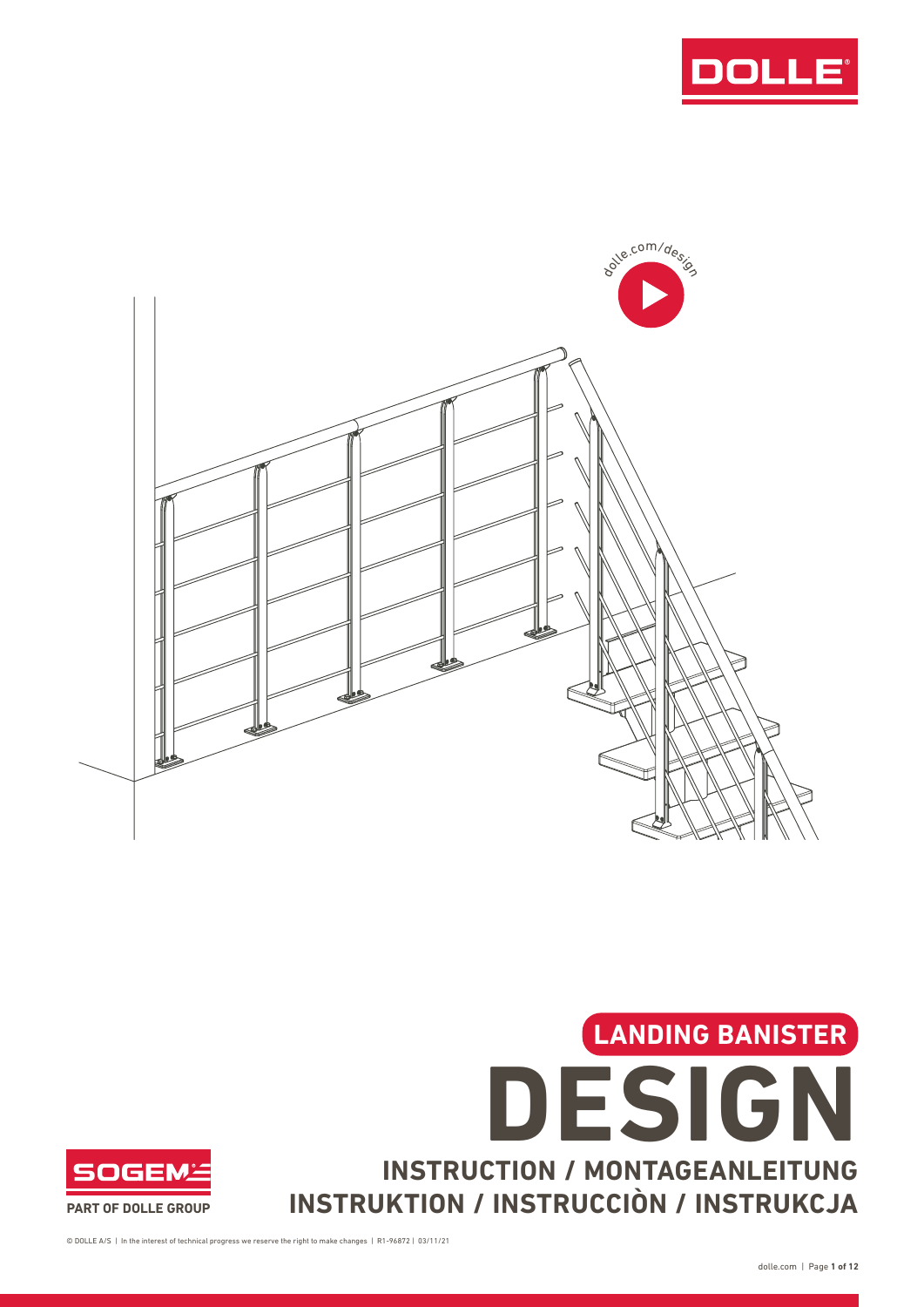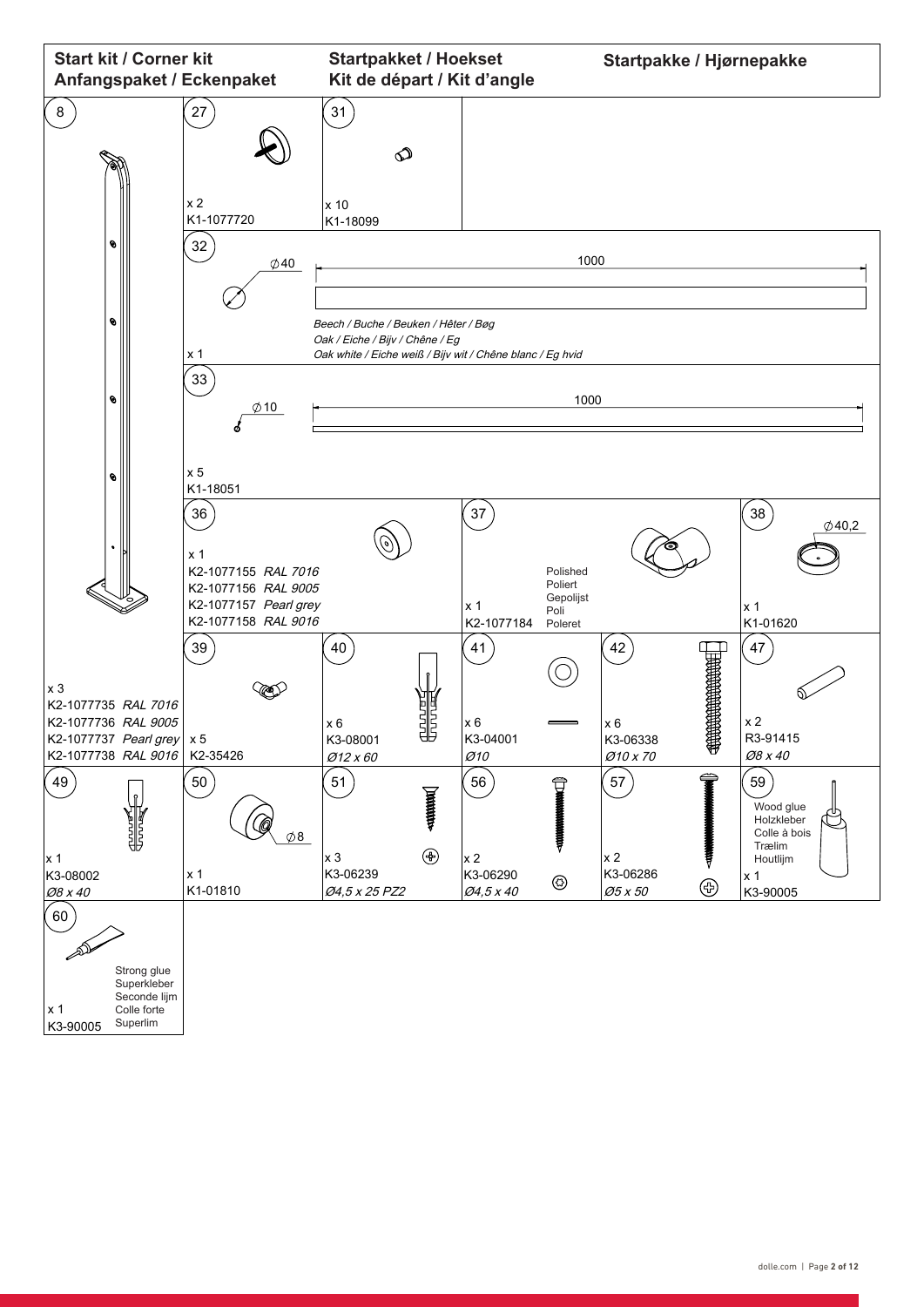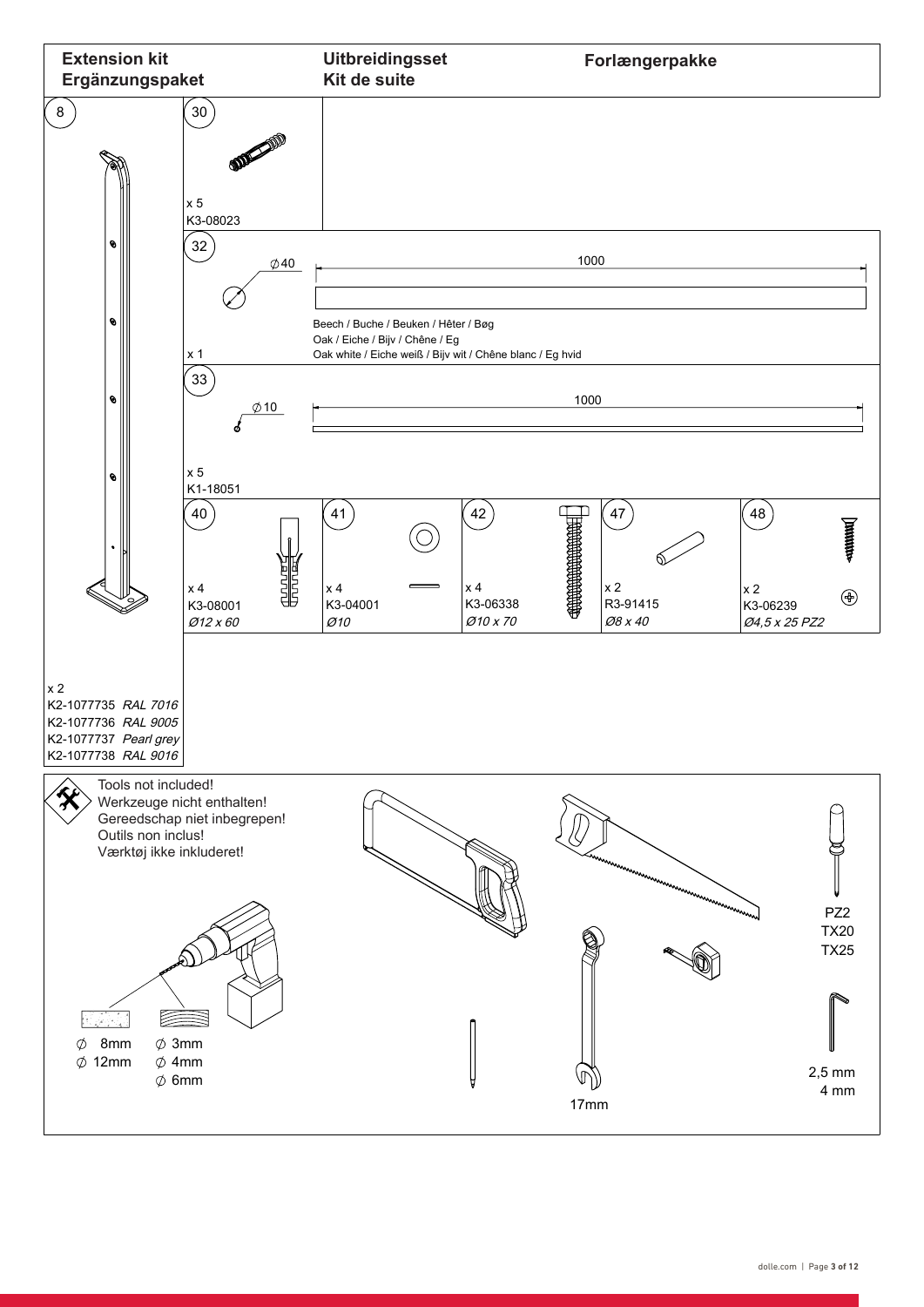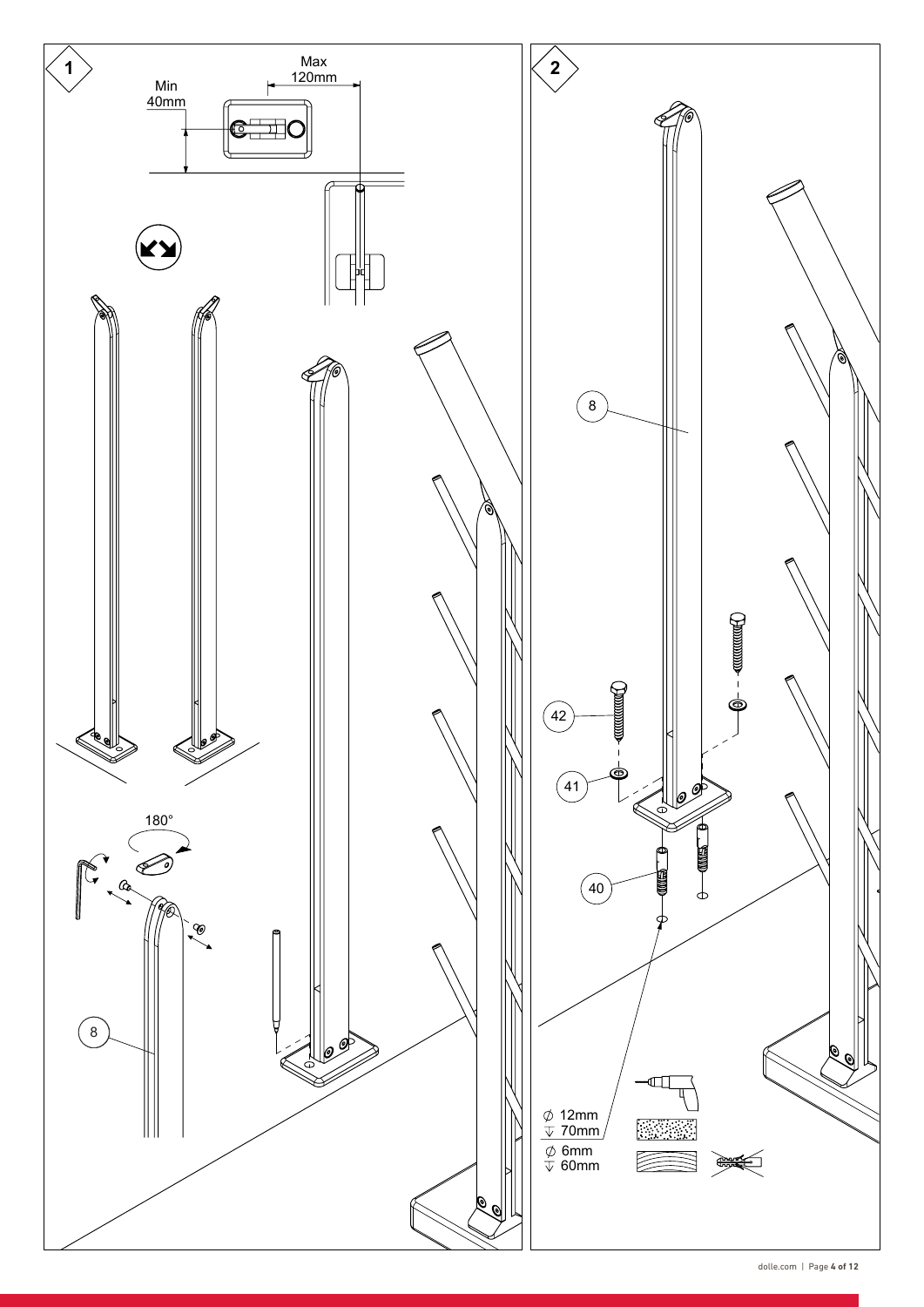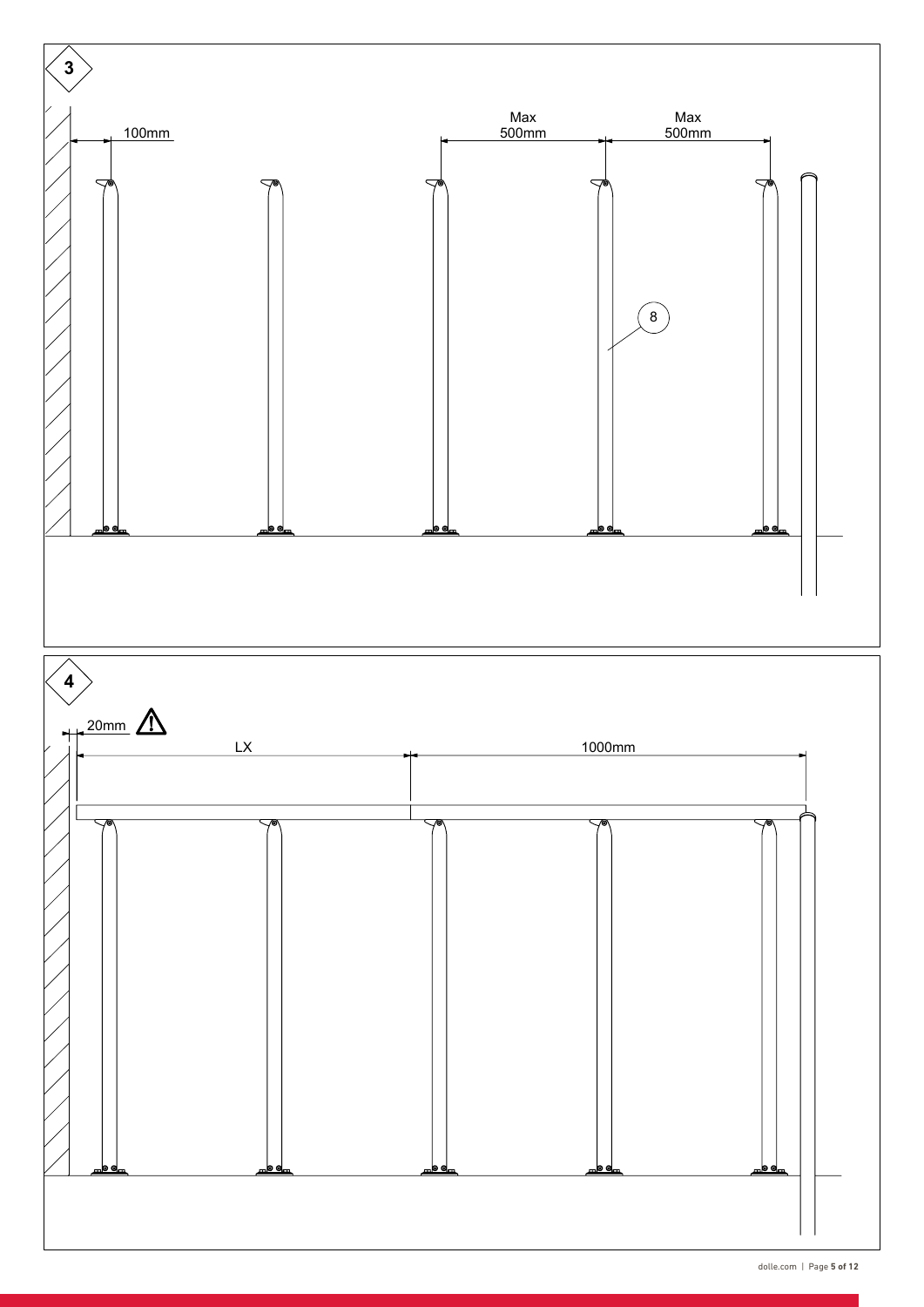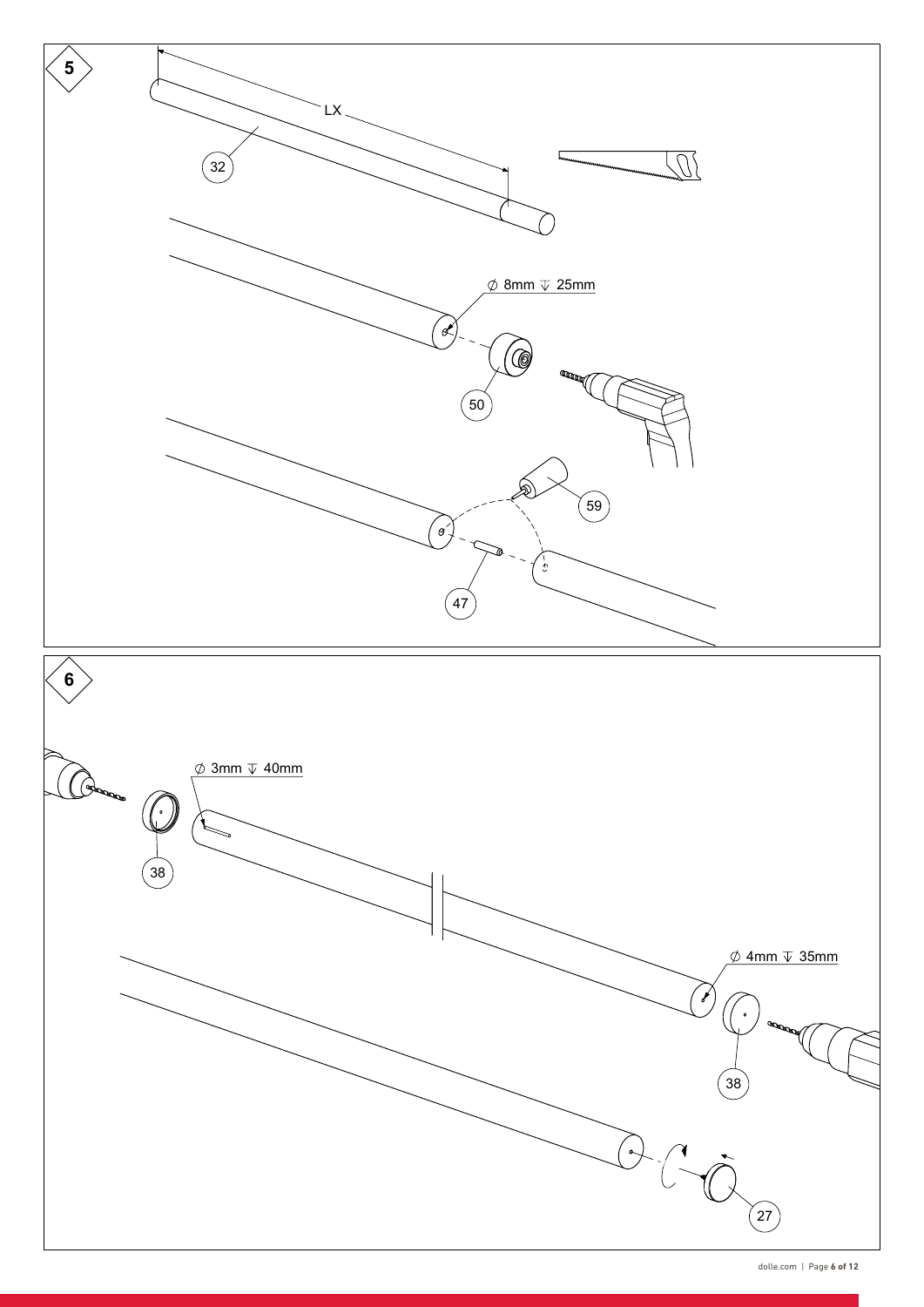

dolle.com | Page **7 of 12**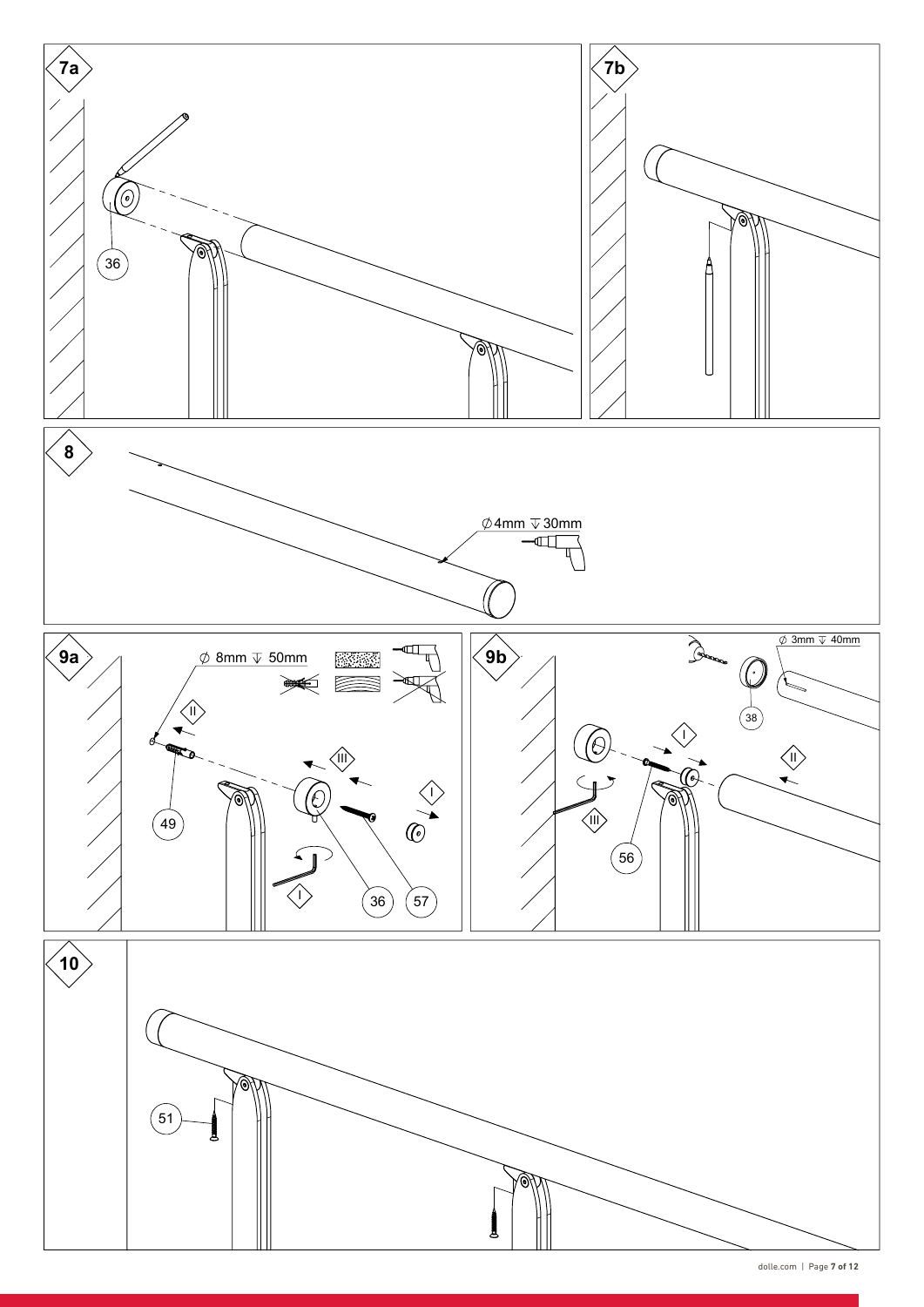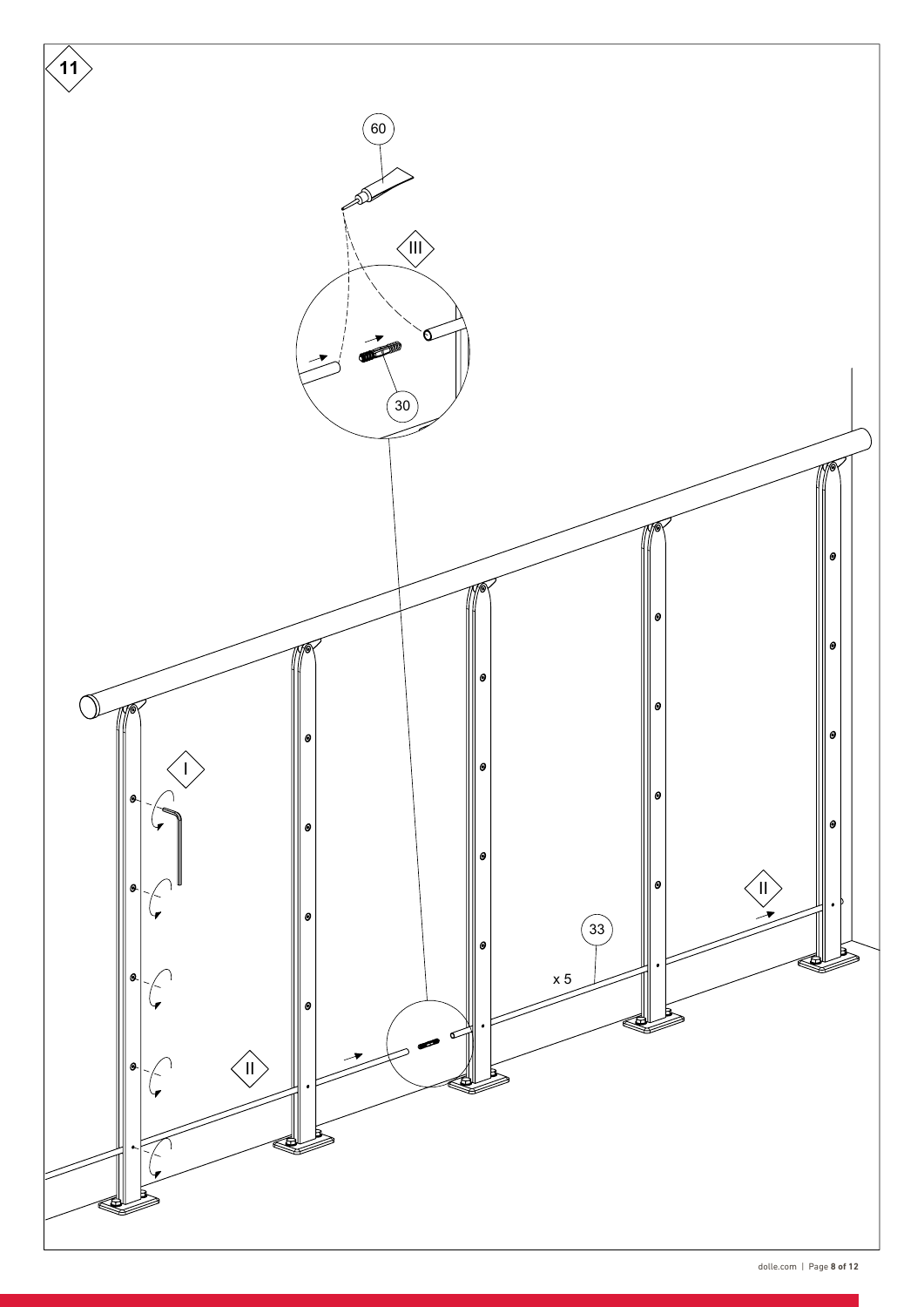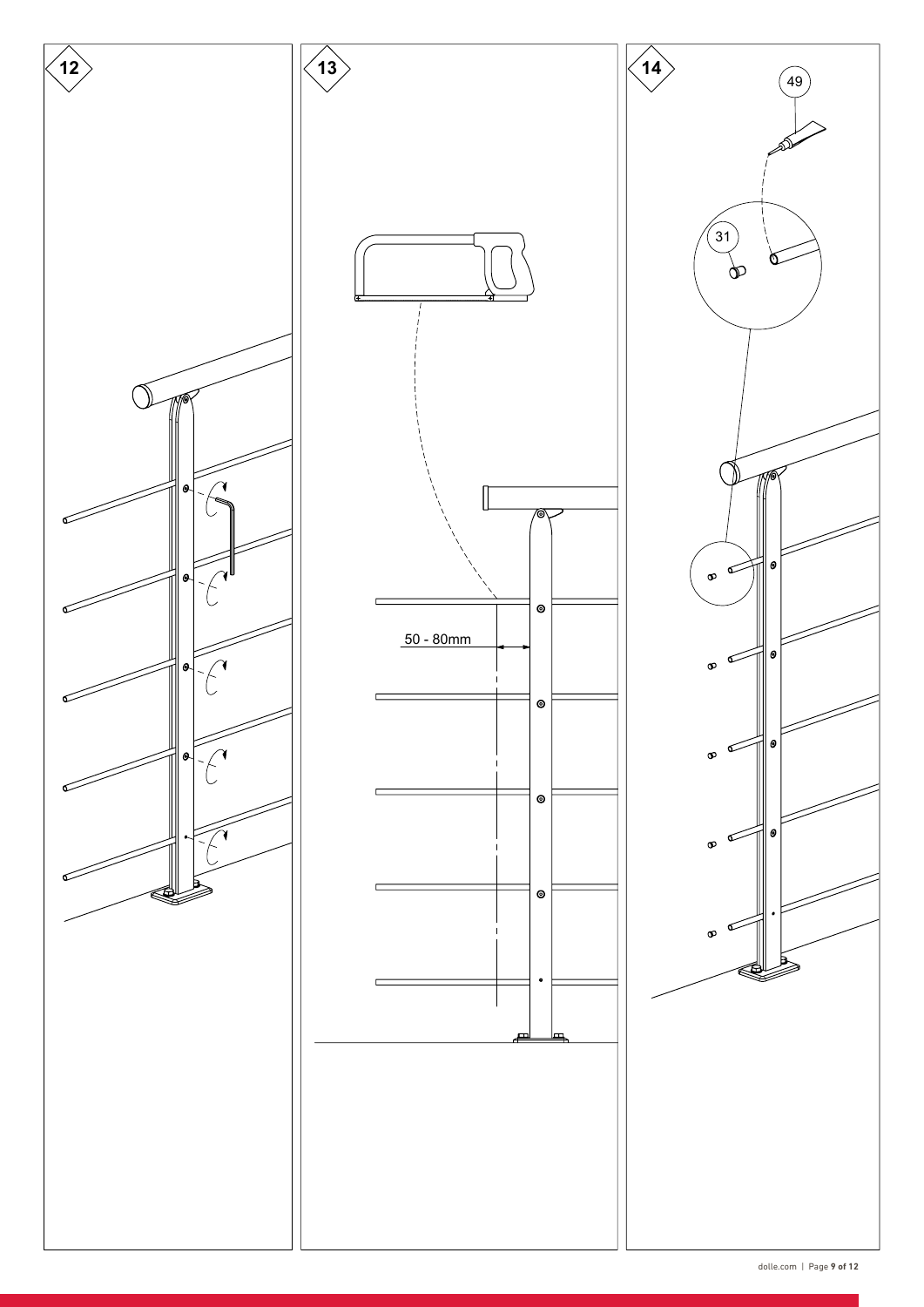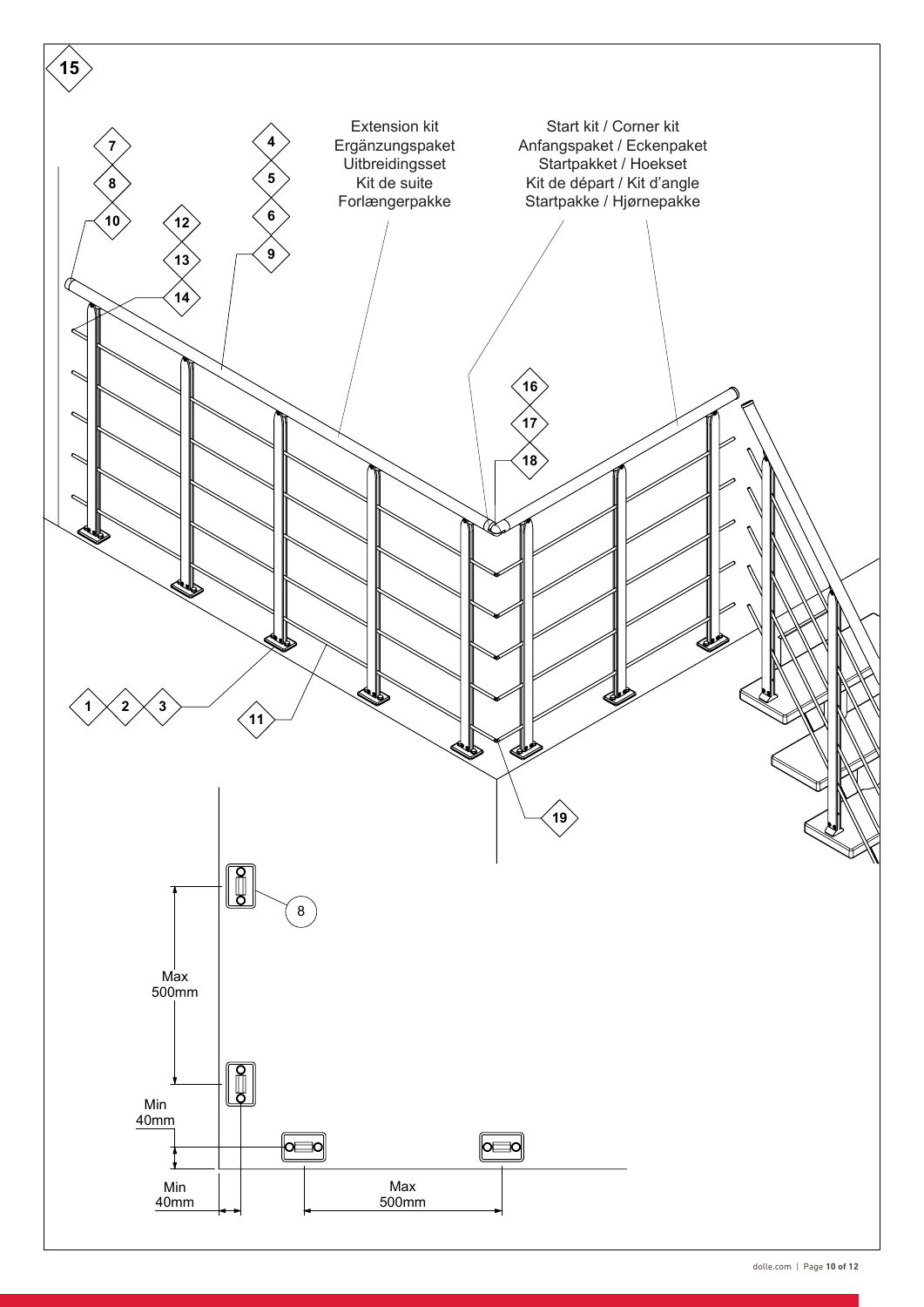